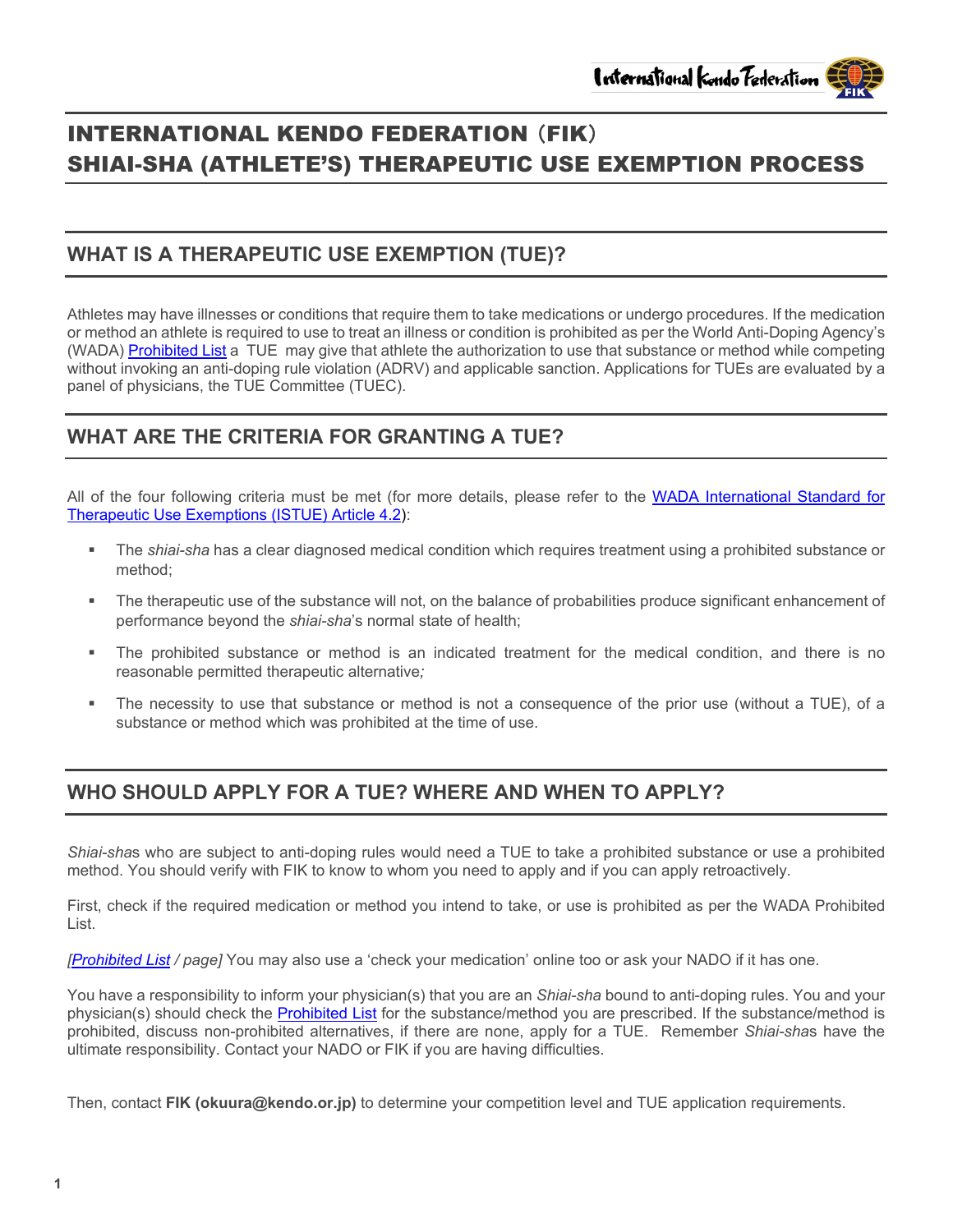

**→ If it is determined that you are an International-Level Shiai-sha you must apply to FIK in advance, as soon as** the need arises, unless there are emergency or exceptional circumstances.

For substances prohibited in-competition only, you should apply for a TUE at least 30 days before your next competition, unless one of the exceptions on retroactive TUEs (see below) apply.

Please refer to the section "How to apply to **FIK** for a TUE?" below.

If you already have a TUE granted by your National Anti-Doping Organization (NADO):

In such case, please notify **FIK** that you have a TUE granted by your NADO.

If your existing TUE does not fall under a category of decision described above, you must submit a request for recognition to **FIK.** Please refer to the section "How to submit a request for recognition of your NADO's TUE to **FIK**?" below.

 **If you are NOT an International-Level** *Shiai-sha* **and you have been tested by FIK**, **FIK** recognizes a valid TUE granted by your NADO (i.e., it satisfies the ISTUE criteria for granting a TUE); unless you are required to apply for recognition of the TUE because you are competing in an international event.

If you are NOT a National-Level *Shiai-sha* as defined by your NADO and you have been tested by **FIK**, you must apply for a retroactive TUE to **FIK**.

#### **CAN I GET A RETROACTIVE TUE?**

**You may only apply retroactively for a TUE to FIK if:**

- You required emergency or urgent treatment of a medical condition.  $\blacksquare$
- There was insufficient time, opportunity or other exceptional circumstances that prevented you from  $\blacksquare$ submitting the TUE application, or having it evaluated, before getting tested.
- You are a lower level shiai-sha who is not under the jurisdiction of FIK or NADO and were tested.
- You tested positive after using a substance Out-of-Competition that is only prohibited In-Competition (for example glucocorticoids).

**In rare and exceptional circumstances and notwithstanding any other provision in the ISTUE,** you may apply for and be granted retroactive approval for a therapeutic use of a prohibited substance or method, if considering the purpose of the Code, it would be manifestly unfair not to grant a retroactive TUE.

This unique retroactive TUE will only be granted with the prior approval of WADA (and WADA may in its absolute discretion agree with or reject the **FIK**'s decision).

#### **Important note:**

Using a prohibited substance or method without a TUE could result in an Anti-Doping Rule Violation.

In case an application for a retroactive TUE is necessary following sample collection, you are strongly advised to have a medical file prepared and ready to submit for evaluation.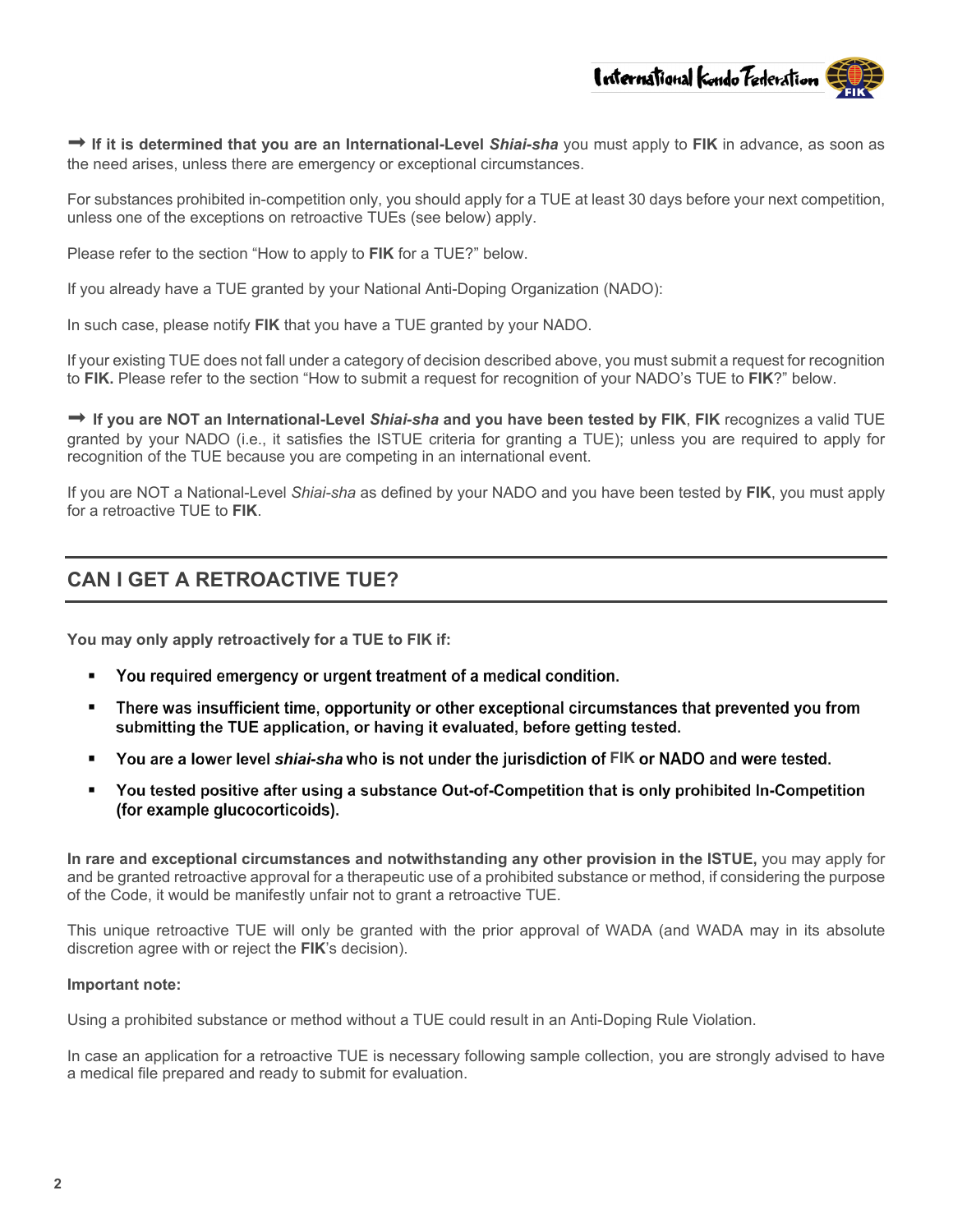# **HOW TO APPLY TO FIK FOR A TUE?**

**FIK** encourages to submit TUE applications via ADAMS, together with the required medical information. If you do not have an ADAMS account yet, please contact **FIK (okuura@kendo.or.jp)** to have it set up. please download the **FIK**'s TUE Application Form [English: [http://www.kendo-fik.org/wp](http://www.kendo-fik.org/wp-content/uploads/2021/12/2021-FIK-TUE-Application-Form-English1.pdf)[content/uploads/2021/12/2021-FIK-TUE-Application-Form-English1.pdf,](http://www.kendo-fik.org/wp-content/uploads/2021/12/2021-FIK-TUE-Application-Form-English1.pdf) and once duly completed and signed, send it together with the required medical file to **FIK (okuura@kendo.or.jp)**.

Your TUE application must be submitted in legible capital letters or typing.

The medical file must include:

- A comprehensive medical history, including documentation from the original diagnosing physician(s) (where possible);
- The results of all examinations, laboratory investigations and imaging studies relevant to the application.

Any TUE application that is not complete or legible will not be dealt with and will be returned for completion and resubmission.

To assist you and your doctor in providing the correct medical documentation, we suggest consulting the WADA's [Checklists for TUE applications](https://www.wada-ama.org/en/resources/search?f%5B0%5D=field_resource_collections%3A225&f%5B1%5D=field_resource_versions%253Afield_resource_version_language%3A91) for guidance and support, and [Medical Information to Support the Decisions of TUECs](https://www.wada-ama.org/en/resources/search?f%5B0%5D=field_resource_collections%3A158) for guidance on specific common medical conditions, treatments, substances, etc.

Keep a complete copy of the TUE application form and all medical information submitted in support of your application, and proof that it has been sent.

# **HOW TO SUBMIT A REQUEST FOR RECOGNITION OF MY NADO'S TUE TO FIK?**

Your request for recognition should be submitted to **FIK** in writing quoting your ADAMS TUE reference number.

Keep a complete copy of the proof that your request for recognition has been sent to **FIK**.

#### **WHAT HAPPENS AT MAJOR EVENTS?**

A Major Event Organization (MEO) requires *shiai-sha*s to apply for the recognition of their TUE if they wish to use a prohibited substance or method in connection with the Event.

If you have a TUE granted by **FIK** and you will be competing at a Major Event e.g., the World Combat Games, you should contact the MEO for information on their recognition process.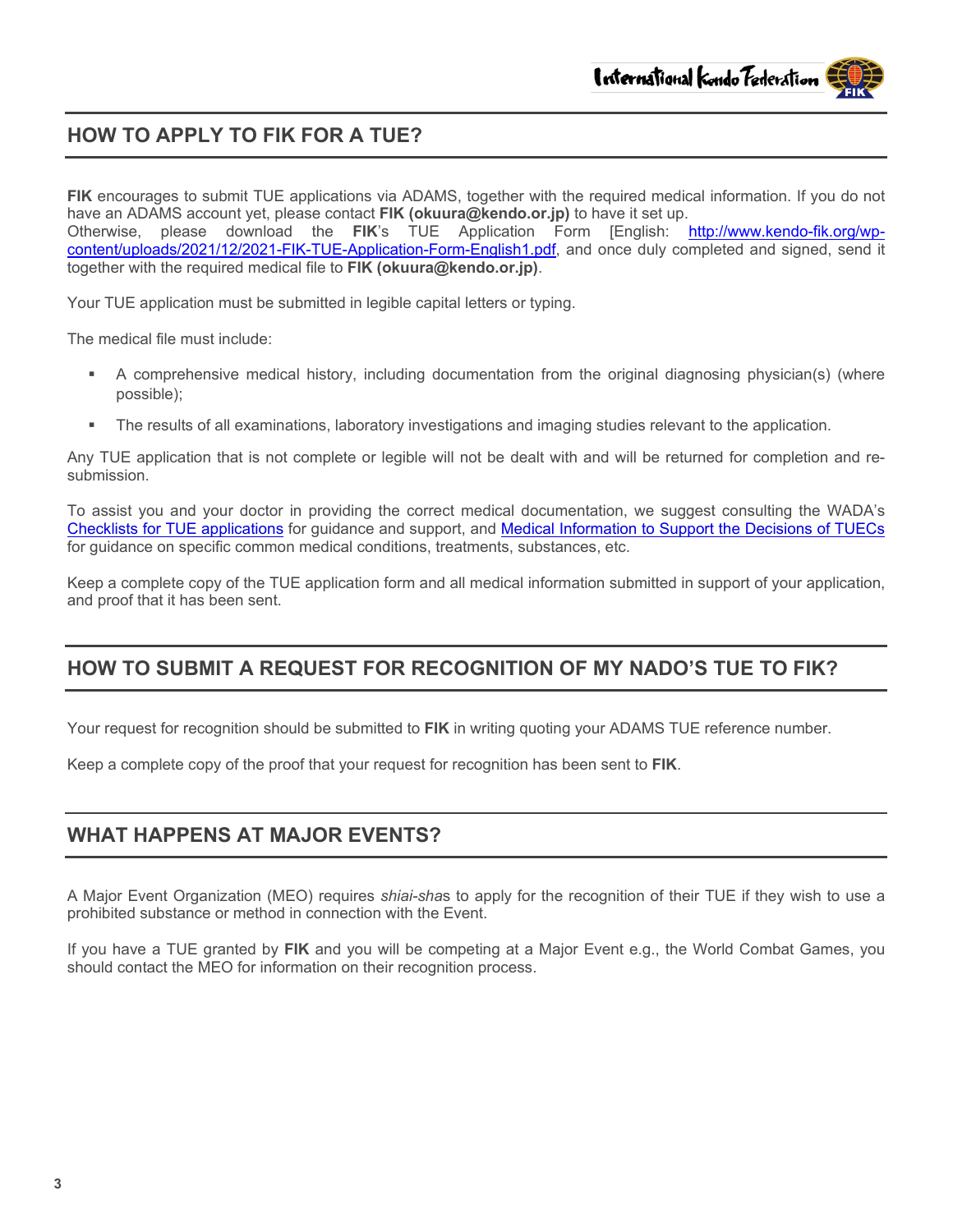# **WHEN WILL I RECEIVE A DECISION ON MY TUE APPLICATION [OR REQUEST FOR RECOGNITION]?**

**FIK**'s TUEC's must render a decision as soon as possible, and usually within 21 days from the date of receipt of the complete TUE application [or request for recognition].

#### **WHAT IF I NEED TO RENEW MY TUE?**

Each TUE has a specific duration, at the end of which it expires automatically. Should you need to continue to use the prohibited substance or method, it is your responsibility to submit a new application for a TUE with updated medical information ahead of the expiry date, so that there is sufficient time for a decision to be made prior to the expiry of the current TUE.

#### **Important note:**

The presence (following sample collection), use, possession or administration of the prohibited substance or method must be consistent with the terms of your TUE. Therefore, if you require a materially different dosage, frequency, route or duration of administration, you should contact **FIK**, as you may be required to apply for a new TUE. Some substances and dosages, e.g. insulin, are often modified during treatment and these possible fluctuations should be mentioned by the treating physician in the TUE application and would usually be accepted by the ADO TUEC.

#### **WHAT IF MY FIK'S TUE APPLICATION IS DENIED?**

A decision to deny a TUE application will include a written explanation of the reason(s) for the denial. If it is not clear to you, please contact **FIK** to understand exactly why the TUE was denied. Sometimes, there may be a critical piece of information, diagnostic test, laboratory results missing, etc. In which case, you should re-apply to us.

You and/or your NADO may refer the matter to WADA for review no later than 21 days after notification of the FIK TUEC decision. You should send the same information that you submitted to us, and on which the decision to deny the TUE was based on, via a secure on-line method or by registered mail at:

WADA Medical Department World Anti-Doping Agency Stock Exchange Tower 800 Place Victoria (Suite 1700) P.O. Box 120 Montreal (Quebec) H4Z 1B7 Canada

The email address to enquire and/or send the request for review is: [medical@wada-ama.org](mailto:medical@wada-ama.org)

It should be noted that WADA is not obliged to proceed with a request for a review. In that case, you and/or your NADO may appeal to the Court of Arbitration for Sport (CAS).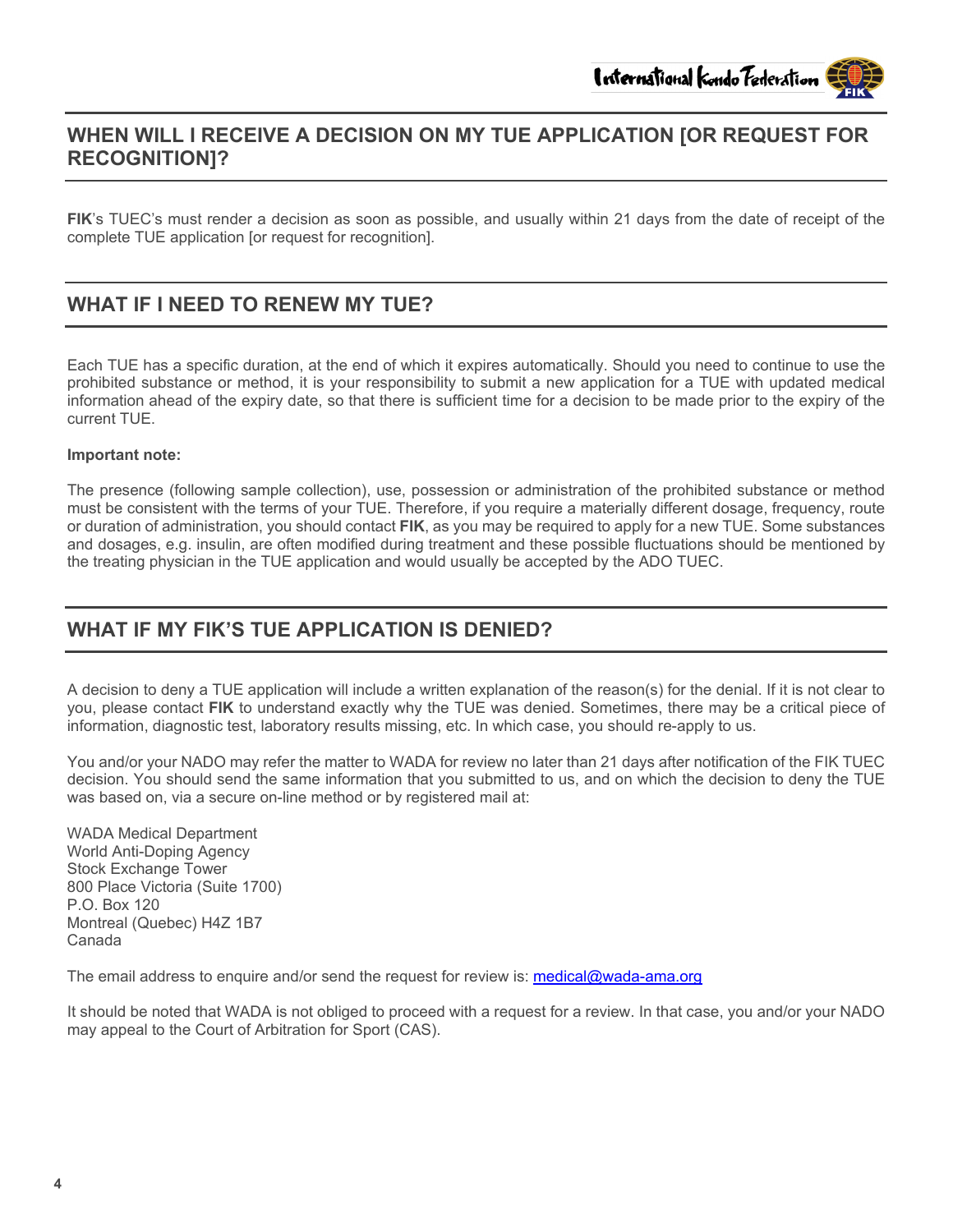### **WHAT IF MY NADO'S TUE IS NOT RECOGNIZED BY FIK?**

You and/or your NADO have 21 days from the date of decision to refer the matter to WADA for review. The email address to enquire and/or send the request for review is: [medical@wada-ama.org.](mailto:medical@wada-ama.org) Alternatively, you may send to:

WADA Medical Department World Anti-Doping Agency Stock Exchange Tower 800 Place Victoria (Suite 1700) P.O. Box 120 Montreal (Quebec) H4Z 1B7 Canada

The same information that was provided to your NADO should be submitted to WADA. Please use a secure on-line method unless sending by registered mail.

Pending WADA's decision, your NADO TUE remains valid for national-level competition and out-of-competition testing only.

If the matter is not referred to WADA for review, your NADO must determine whether the original TUE that was granted should remain valid for national-level Competition and Out-of-Competition Testing.

#### **WILL MY MEDICAL INFORMATION BE TREATED IN A CONFIDENTIAL MANNER?**

All the information contained in a TUE application, including the supporting medical information and any other information related to the evaluation of your TUE request is kept strictly confidential and treated in accordance with the *Shiai-sha*'s Declaration contained in the ADAMS TUE process and in the **FIK**'s TUE Application Form. All members of the TUEC and any other authorized recipients of your TUE request and related information (as described in the *Shiai-sha*'s Declaration) are subject to a professional or contractual confidentiality obligation.

Please review the terms of the *Shiai-sha*'s Declaration carefully. In particular, note that should you wish to revoke the right of the **FIK**'s TUEC to obtain the information related to your TUE in accordance with the *Shiai-sha*'s Declaration, your TUE application will be deemed withdrawn without approval [or recognition] being granted.

Your TUE request-related information will be retained by **FIK**and any other authorized recipients for no longer than necessary for the purposes stated in the *Shiai-sha*'s Declaration, in accordance with the International Standard for the Protection of Privacy and Personal Information.

#### **CONTACT INFORMATION**

For any further information and questions in relation to **FIK**'s personal information practices, please contact **FIK (takamori@kendo.or.jp)**.

If you have a doubt as regards to which organization you should apply for a TUE, or as to the recognition process, or any other question about TUEs, please contact **FIK (**okuura@kendo.or.jp).